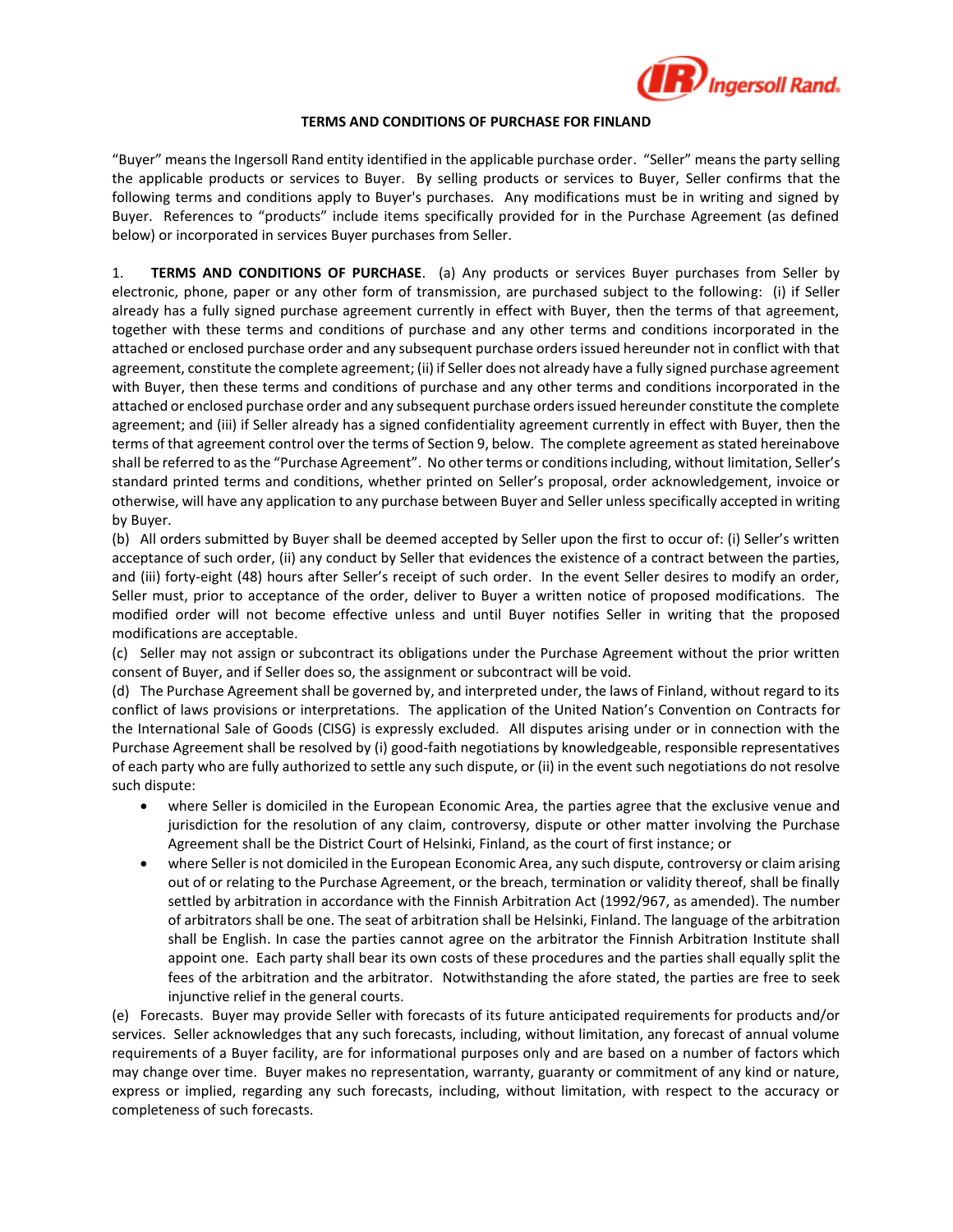(f) Spare and Replacement Parts. In return for Buyer agreeing to enter into the Purchase Agreement, Seller grants to Buyer an option during the term of such Purchase Agreement and for ten (10) years thereafter to purchase component parts of any products, including those which become obsolete during the term of such Purchase Agreement, at the lowest price at which Seller sells such parts. Prices for such parts shall be firm, at the last pre-termination price, for the first five (5) years following the termination of such Purchase Agreement or obsolescence of such product, as applicable, except for and only to the extent changes are required by cost differences in packaging.

(g) If any provision or part of a provision of the Purchase Agreement is found to be illegal, invalid or unenforceable under any applicable law, such provision or part of a provision shall, insofar as it is severable from the remaining terms, be deemed omitted from Purchase Agreement and shall in no way affect the legality, validity or enforceability of the remaining terms.

2. **PRICING; PAYMENT**. (a) Unless otherwise provided elsewhere in the Purchase Agreement, prices are: (i) stated in Euros; and (ii) not subject to increase for the duration of the Purchase Agreement. No extra charges of any kind will be allowed unless specifically agreed to by Buyer in writing.

(b) Unless prohibited by law, Seller will separately indicate on its invoices any taxes imposed on the sale or delivery of products or services.

(c) Unless otherwise provided elsewhere in the Purchase Agreement, payment terms shall be one hundred five (105) days following the date of Buyer's receipt of conforming invoice and related products and/or services. Buyer may, at its option, make payment by check, bank transfer payable to a designated EFT or wire address. Buyer's part number and order number must appear on all shipping papers, invoices, parcels and containers. Invoices will be submitted by Seller to the location indicated on the order and shall include the order number, part number/product description, unit price, and name of person or party issuing the order. Buyer shall have the right (but no duty) to withhold payment for any amounts in dispute.

(d) Buyer will be responsible for all sales, use, and similar taxes (excluding taxes based on or measured by the net income, net worth or gross receipts of Seller) imposed as a result of the sale of products or services. With notice to Seller, Buyer may pay such taxes directly to the taxing authority where allowed by law. Seller shall remit all taxes paid by Buyer to the appropriate taxing authority. Upon Buyer's request, Seller will provide written evidence that Seller is properly licensed to collect the taxes paid by Buyer.

(e) If the Purchase Agreement obligates Buyer to buy a percentage of its product requirements from Seller, reasonable amounts of product purchased from a third party supplier for purposes of qualifying such products shall be deemed excluded from Buyer's requirements and can be used by Buyer for commercial production and sale.

3. **TRANSPORTATION; DELIVERY**. (a) Delivery dates are firm and TIME IS OF THE ESSENCE WITH RESPECT TO DELIVERY. Seller will promptly notify Buyer in writing if Seller anticipates difficulty in complying with a required delivery date and will use all commercially reasonable efforts to meet the required delivery date. Buyer has no obligation to accept deliveries that are not made on the required delivery date. If Seller fails to meet a required delivery date, Buyer may procure replacement products or services. Seller will be responsible for all costs incurred by Buyer as a result of early or late deliveries. If Seller has to use premium freight, Seller will notify Buyer in writing of the type and monetary value of the premium freight used (for Buyer's records).

(b) Unless otherwise provided elsewhere in the Purchase Agreement, delivery will occur, and title and risk of loss will transfer, when: (i) with respect to product not incorporated into services, upon delivery to and acceptance by, Buyer and (ii) with respect to product incorporated into services, the completed services have been accepted by Buyer.

(c) The products shall be suitably packed and prepared for shipment to secure lowest transportation rates (unless a premium method is specified on the face hereof) and to comply with carrier and packaging regulations, including the International Standard for Phytosanitary Measures for wood used in packaging. Unless expressly agreed to by an authorized representative of Buyer, no charges shall be allowed for packing, crating, freight express, or cartage. Buyer may select the mode of transportation, the routing of, and the carrier for the products. Exceptions to stated routings and terms must be secured from an authorized representative of Buyer, and Seller shall be liable for excess transportation costs resulting from any deviation from Buyer's instructions.

(d) Products shall be delivered by Seller to Buyer's place of business from which the products were ordered, unless otherwise specified in the purchase order. Unless Buyer instructs otherwise, shipments with the same ship to address must be combined for the lowest freight rates. Seller shall not send partial shipments unless authorized.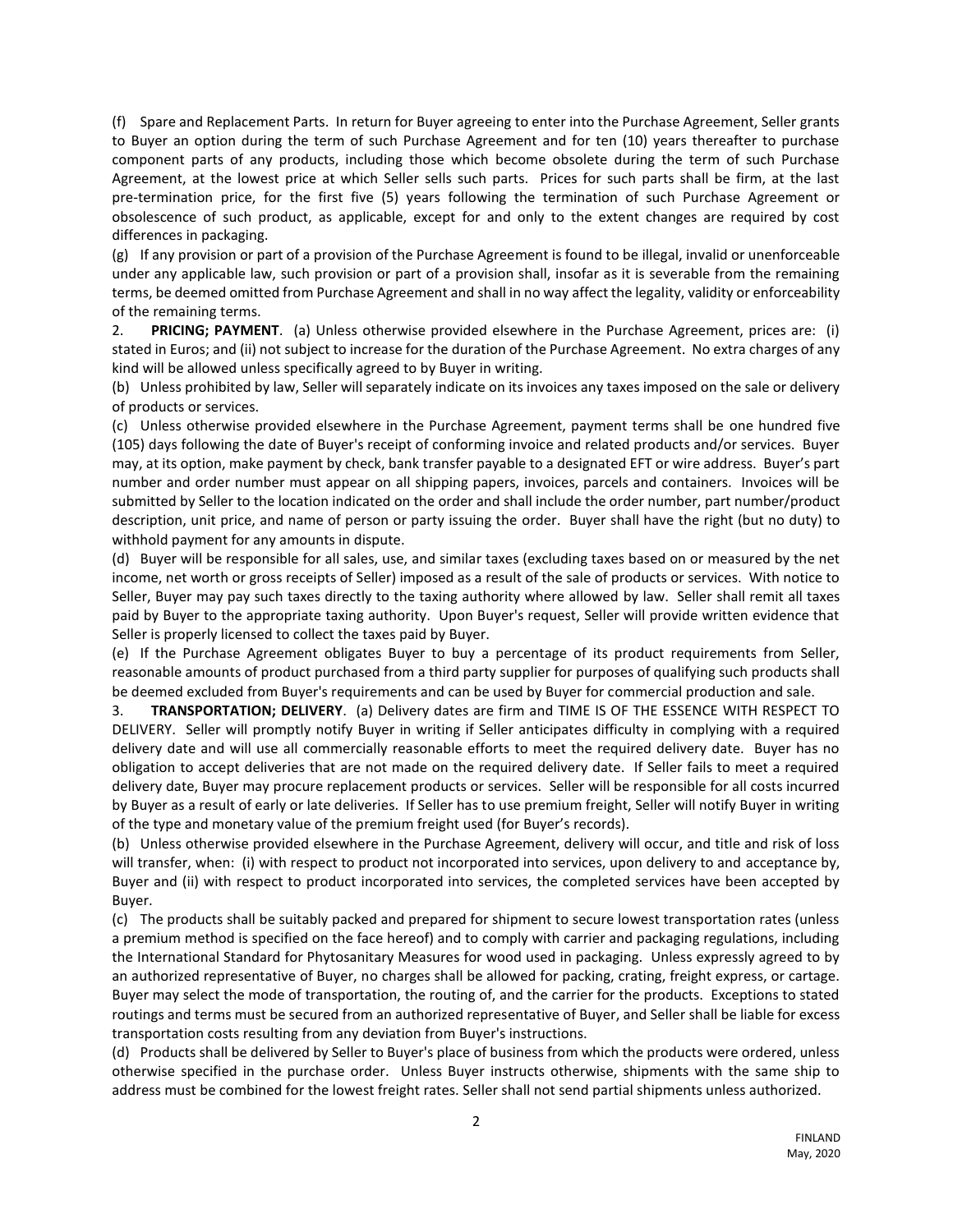(e) Unless otherwise agreed in writing in Buyer's purchase order or elsewhere, all shipments shall be F.O.B. Buyer's destination. The party bearing the risk of loss shall be responsible for providing adequate insurance on shipments.

(f) Buyer's weight and count shall be conclusive, and Buyer shall have no liability for payment for products delivered in excess of the quantity specified herein unless Buyer elects to keep such excess, and then Buyer shall be liable only for the price thereof and not any incremental freight expenses. Such excess products shall, at Buyer's option, be subject to rejection by Buyer and redelivery to Seller at Seller's expense.

4. **INSPECTION; REJECTION; REVOCATION OF ACCEPTANCE**. (a) Buyer may inspect and test all products and services and all materials, equipment and facilities utilized by Seller in producing products or providing services for Buyer. Seller will maintain an inspection and testing system for the same that is acceptable to Buyer and will keep records of all inspection and testing data and, with respect to products, samples of each lot shipped, for two (2) years after delivery. Unless otherwise agreed by Buyer in writing, Seller will deliver to Buyer a certificate of analysis as to specifications approved by Buyer with respect to each product lot shipped.

(b) After receipt of the products, Buyer shall have a reasonable time, but not less than ten (10) days, in which to inspect and accept or reject the products, and payment for the products shall not constitute acceptance. Buyer reserves the right to reject products not conforming to the Purchase Agreement. Unless specifically agreed otherwise, rejected products shall be returned to Seller for full credit or replacement, at Seller's risk and expense, including transportation costs both ways. Buyer may, at its option, purchase substitute products in lieu of the rejected products, with Seller being responsible for all resulting excess costs, including, without limitation, any increase in the price paid for the products and any expenses to expedite routing of the substitute products. Acceptance by Buyer of part of the products shall not bind Buyer to accept the remainder. Acceptance of all or a part of the products shall not deprive Buyer of the right to revoke acceptance and return any part of the products or the right to make a claim for damages because of the failure of the products to conform to the Purchase Agreement by reason of defects or other breach of warranty or by reason of damage caused by improper packing. Buyer shall not be liable to Seller for failure to accept the products for causes beyond Buyer's reasonable control.

5. **WARRANTIES**. (a) Seller warrants that all products and services will: (i) be in strict accordance with the specifications, samples, drawings or other descriptions approved by Buyer; (ii) be merchantable; (iii) be free from defects in design, quality, material and workmanship; (iv) meet applicable industrial or governmental safety standards; and (v) to the extent that Buyer relies on Seller to specify the products or services, be fit for their intended purpose. Seller further warrants that all services will be performed in accordance with the standards of care and diligence normally practiced by persons performing similar services and in the best workmanlike manner.

(b) Seller further warrants that all products are free of asbestos and all other hazardous substances and that no claim, demand, or notice has been filed nor any proceeding commenced alleging liability of Seller in connection with the use of asbestos and/or any other hazardous substances relating in any way to the manufacture or sale of the products. Seller shall provide a material safety data sheet for each substance containing a toxic substance that is purchased by Buyer from Seller, and Seller shall affix on each container containing toxic substances the chemical name and the appropriate hazard warning for the use and safe handling of the toxic substance. Seller shall provide other material safety data sheets relating to the products upon request.

(c) Seller further warrants that Seller will have title to the products and the right to sell such products at the time of delivery to Buyer, and that all such products shall be new and unused at the time of delivery to Buyer.

(d) The above warranties will be in effect for the longer of: (i) the duration of any warranty provided by Buyer in connection with Buyer's sale of the final product, which durations are publicly available and will be provided by Buyer upon written request and are INCORPORATED HEREIN BY REFERENCE; or (ii) thirty-six (36) months from the date the related final product is first placed into operation. If any products or services fail to conform to the above warranties Seller, at Buyer's option, will: (i) with respect to products, replace or repair the nonconforming products at Seller's cost; (ii) with respect to services, re-perform all services necessary to correct any such nonconformity at Seller's cost; or (iii) refund the purchase price of the nonconforming products or services and any related costs incurred by Buyer. Any replacement products or services also will be subject to the above warranties and warranty period. The warranty period for repaired products will be extended to account for the time lapsed until the repair was completed. If Seller does not replace, repair or re-perform, as applicable, within a reasonable time after notice, Buyer may do so at Seller's expense.

(e) Seller shall also extend to Buyer the warranties or guaranties, if any, given to Seller by any third party manufacturer of component parts and accessories incorporated into the products sold hereunder. Seller agrees to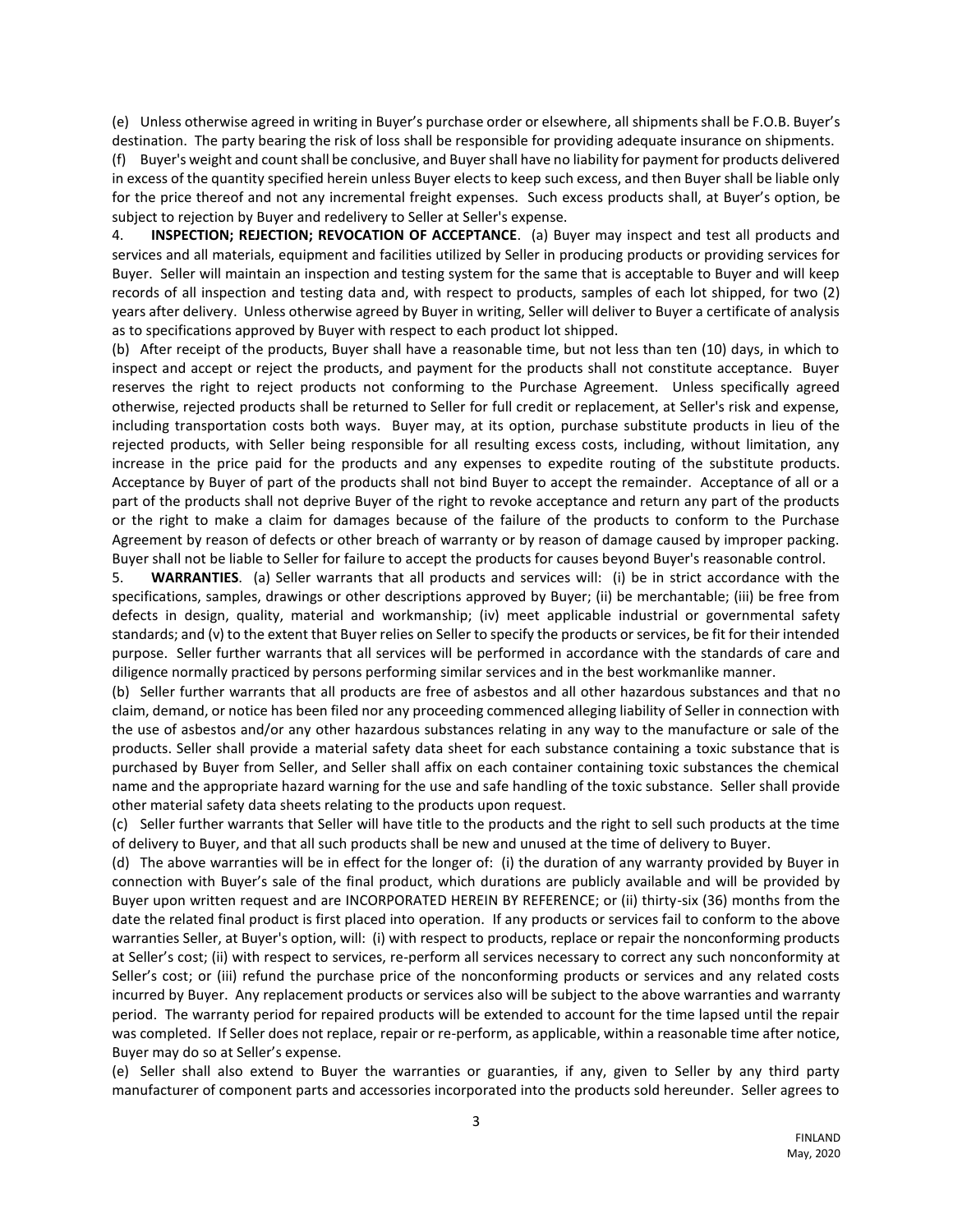use its best efforts and will cooperate with Buyer in enforcing any claims against such third party manufacturer(s) for defects that may occur.

(f) Recalls and Field Fix Programs. If at any time a governmental agency of any country, state, province or municipality requires Buyer to conduct a product safety recall or a field fix program, or Buyer voluntarily undertakes such an action, related to the products, Buyer will notify Seller within thirty (30) days of the initiation any such action and Seller shall, at Buyer's option, either repair or replace the related products, and reimburse Buyer for any costs, expenses or damages.

6. **QUANTITY TERMINATION; ORDER CHANGES**. (a) Buyer may, by written notice to Seller, terminate its purchase of any quantity of products or services (i) for convenience, (ii) if Seller fails to complete or deliver any part thereof when required, or (iii) if Seller is in breach of any material term of the Purchase Agreement, including, without limitation, any provision of Sections 8, 9 (or separate confidentiality agreement) or 10 below, immediately prior to the delivery thereof.

(b) If terminating for convenience Seller shall promptly advise Buyer of the quantities of products and raw material on hand or purchased prior to termination and of the most favorable disposition that Seller can make thereof. Seller shall comply with Buyer's instructions regarding disposition of products and raw materials. Seller shall submit to Buyer in writing notice of its intention to submit claims based on such termination within fifteen (15) days from the date of notice of termination, and all such claims shall be made in detail and substantiated by bills, receipts, and similar documents within thirty (30) days thereafter, or such claims shall be waived. Buyer shall pay Seller the order price of finished products accepted by Buyer and the cost to Seller, excluding profits and losses, of work in process and raw materials relating to the order, less the agreed value of any products used or sold by Seller with Buyer's consent. Buyer reserves the right to verify such claims at any reasonable time or times by inspecting and auditing the records, facilities, work, or materials of Seller relating to the order. Buyer will make no payments for finished work, work in process, or raw materials fabricated or procured by Seller unnecessarily in advance or in excess of Buyer's delivery requirements under the order. Notwithstanding the above, payments made under this paragraph shall not exceed the aggregate price specified in the order, less any payments made or to be made. Payment provided under this paragraph shall constitute Buyer's only liability in the event the order is terminated for convenience. To the extent the order covers products normally carried in the inventory of Seller, as distinguished from products specially made to Buyer's specifications, Buyer shall have no liability for any termination of the order, in whole or in part, prior to actual shipment. For any termination for which the notice thereof is sent to Seller after receipt of products by Buyer, liability shall be limited to returning such products and reimbursing Seller the direct cost of handling and transportation.

(c) If termination is due to a failure of completion or delivery or breach of any material term of the Purchase Agreement, no termination charges will apply and Buyer may, in addition to all legal and equitable remedies that may be available to Buyer, procure substitute products or services and Seller will be liable to Buyer for any excess costs incurred by Buyer.

(d) Buyer may at any time, by written notice to Seller, (i) make changes in the drawings, specifications, and delivery schedules and shipping instructions, and/or (ii) increase quantities, under the order. If any such change increases or decreases the cost of performing the order or the time required for its performance, an equitable adjustment in prices and/or delivery schedules shall be agreed between the parties as soon as practicable, but in any event no later than ten (10) days prior to delivery of the products.

7. **TERMINATION OF PURCHASE AGREEMENT**. (a) Buyer or Seller may terminate the Purchase Agreement upon thirty (30) days' prior written notice if the other party breaches any material term thereof provided, however that during such notice period, the party in default may cure its default and thereby abate the termination. In the event Seller has not complied in any respect with Sections 8, 9 (or separate confidentiality agreement) or 10 above, Buyer shall have the right to immediately terminate the Purchase Agreement, without further compensation to the Seller and without Seller's ability to abate the termination. In addition, Seller shall compensate Buyer for any damages suffered by Buyer as a result of Seller's breach of Sections 8, 9 (or separate confidentiality agreement) or 10 above. Buyer may also terminate the Purchase Agreement immediately upon written notice in the event there is a material change in the ownership of Seller or Seller becomes insolvent, is placed in bankruptcy (*Fi*: concurs), company administration (*Fi*: yrityssaneeraus) or liquidation (*Fi*: selvitystila), or makes an assignment for the benefit of creditors. After receipt of a notice of termination, the Seller shall immediately: (i) stop work as directed in the notice; (ii) place no further subcontracts or purchase orders for materials, services or facilities, except as necessary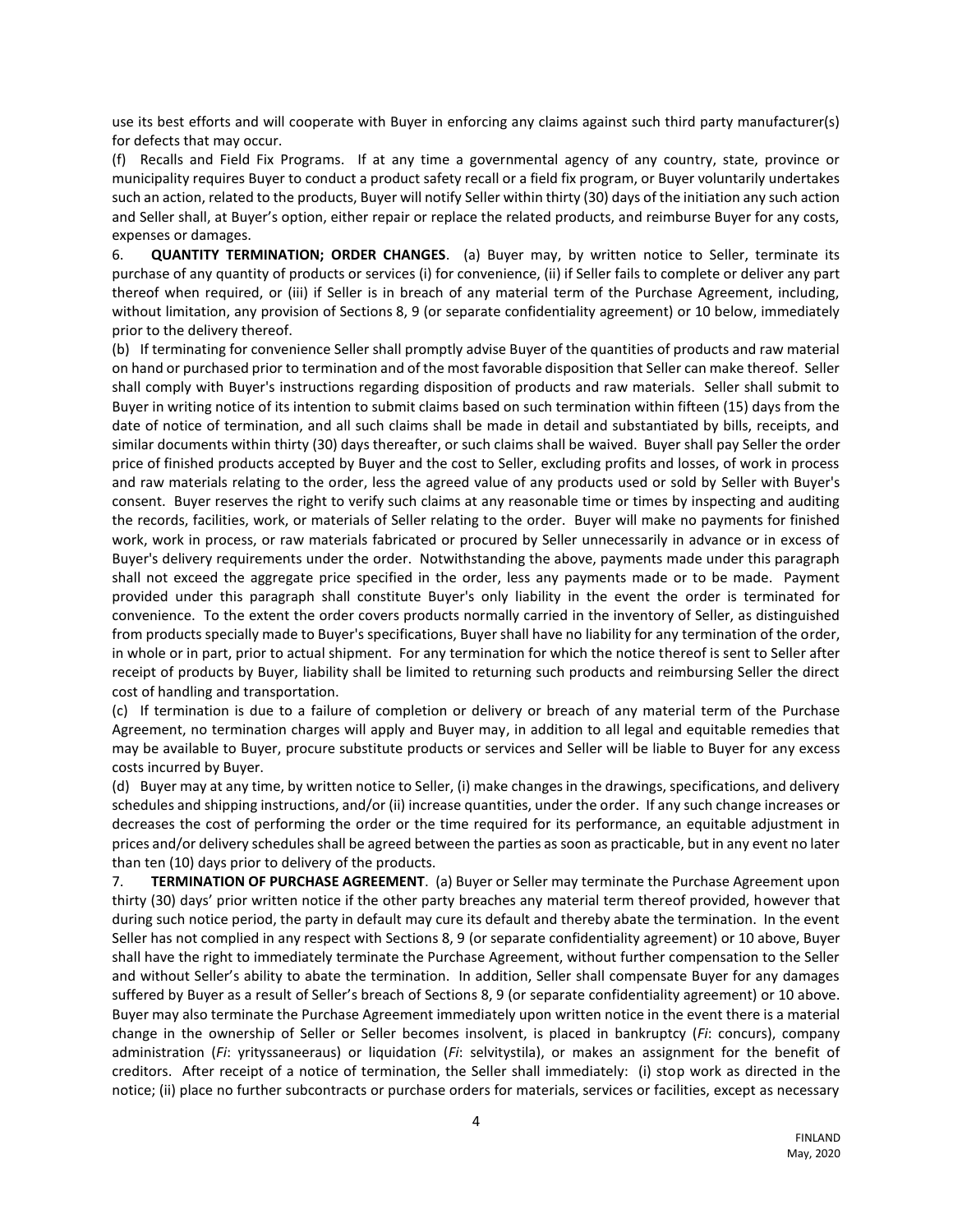to complete the continued portion of the Purchase Agreement; and (iii) terminate all subcontracts to the extent that they relate to the work terminated. Termination of the Purchase Agreement due to Seller's default shall not affect any order that has been dated prior to the date of termination unless otherwise expressly stated by Buyer.

(b) Notwithstanding paragraph 7(a), Seller may only terminate a purchase order after giving Buyer reasonable notice of such termination, as well as an opportunity to identify and set up an alternate supplier.

8. **COMPLIANCE WITH LAWS**. (a) General. Seller warrants and agrees that it, and all products and services supplied to Buyer, will comply with all applicable laws, orders, rules, regulations, guidelines, standards, limitations, controls, prohibitions, or other requirements contained in, issued under, or adopted pursuant to such laws, in force in Finland and not take any action that would subject Buyer to penalties under such laws. Delivery of any products or services shall constitute Seller's representation to Buyer that there has been and will be full compliance with all applicable laws and, at Buyer's request, Seller shall certify in writing its compliance with the foregoing:

(b) Equal Treatment and Non-Discrimination. The parties shall abide by the provisions of the Finnish Equality Act (1325/2014, *Fi: Yhdenvertaisuuslaki*). The Equality Act prohibits discrimination against all individuals on the basis of age, origin, nationality, language, religion, belief, opinion, political activity, trade union activity, family relationships, state of health, disability, sexual orientation or other personal characteristics. The parties further agree to comply with the provisions of the Finnish Employment Contracts Act (55/2001, *Fi: Työsopimuslaki*) relating to equal treatment and prohibition of discrimination as well as the Finnish Act on Equality between Women and Men (609/1986, *Fi: Laki naisten ja miesten välisestä tasa-arvosta*).

(c) From time to time, at Buyer's request, Seller shall provide certificates to Buyer relating to compliance with any applicable legal requirements.

(d) Seller shall adopt and comply with Buyer's Supplier Code of Conduct ("COC"), which is located at: https://www.irco.com/-/media/files/irco/supplier-code-of-conduct/ir-supplier-code-of-conduct.pdf. THE COC IS INCORPORATED HEREIN BY REFERENCE. Additionally, Seller shall take all reasonable steps necessary to ensure that its sub suppliers and subcontractors comply with the COC. The COC may be amended by Buyer from time to time.

9. **CONFIDENTIAL INFORMATION; OWNERSHIP OF DOCUMENTS AND MATERIALS**. (a) "Confidential Information" means any and all information, in whatever form or format, that Buyer or any of its subsidiaries, or any of their respective officers, directors, employees or agents, discloses in any manner to Seller in connection with the Purchase Agreement, including but not limited to data, technical data, designs, drawings, lists, materials, models, apparatus, sketches, specifications, production or product know-how, and any proprietary information of Buyer's licensors, and any other material or information of a confidential or proprietary nature. Confidential Information shall also include any (i) information relating to an identified or identifiable natural person ("Personal Information"), and (ii) proprietary information of SAP America, Inc. pertaining to licensed R/3 Software and any other enterprise resource planning (ERP) software utilized by Buyer. Confidential Information shall not include information that: (i) is or becomes generally available to the public other than as a result of a disclosure by Seller; (ii) is or becomes available to Seller on a non-confidential basis from a source other than Buyer (provided that such source is not bound by a confidentiality obligation to Buyer); or (iii) is independently developed by Seller without reference to the Confidential Information.

(b) Seller shall, to the same extent and under the same standard of care as it protects its own confidential information but in no event less than a reasonable level of care, treat and handle all Confidential Information in strict confidence and shall not copy, reproduce, reverse engineer, release, disclose or make available, in whole or in part, to any third parties any of the Confidential Information. Seller shall only use Buyer's Confidential Information as instructed by Buyer to complete an order in accordance with and for the duration of the Purchase Agreement. Seller shall restrict disclosure of Confidential Information solely to those of its employees, representatives, agents and subsuppliers who have a need to know for purposes of performance of the Purchase Agreement and shall ensure that each recipient of Confidential Information is aware of and is made subject to substantially similar obligations as in this paragraph 9. All Confidential Information, and all products, inventions, technology or know-how developed with use of Confidential Information or otherwise in connection herewith, is and shall remain the sole property of Buyer (or, where applicable, its licensors), and Seller shall, upon termination of the Purchase Agreement or earlier if so requested by Buyer, promptly return to Buyer all materials containing or reflecting any Confidential Information, or destroy such and so certify to Buyer in writing within five (5) days after receipt of such notice. This paragraph 9 is intended to be interpreted together with the provisions of any other agreements between the parties to provide,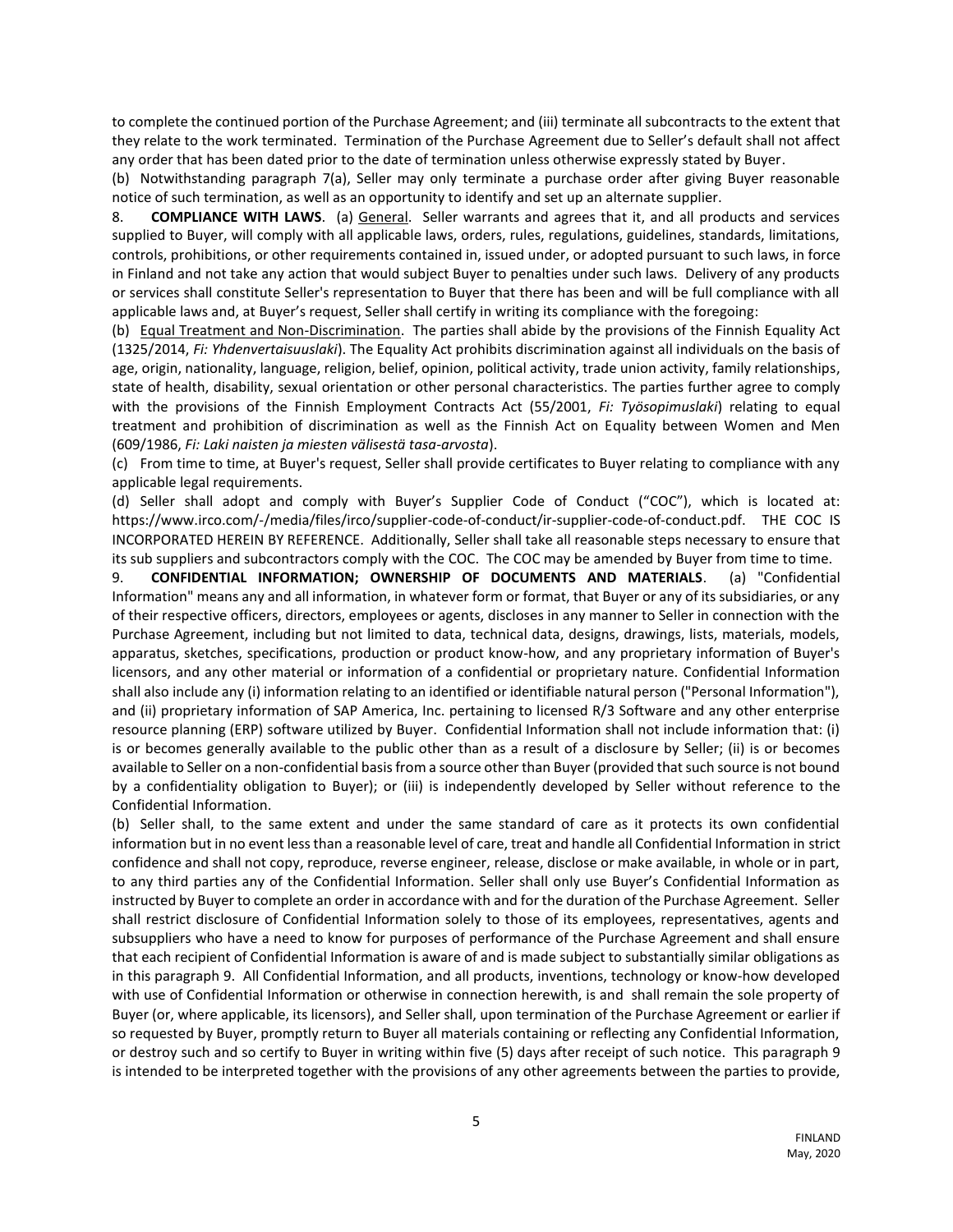to the extent permitted by law, the greatest possible protection for Buyer's confidential information and legitimate business interests.

(c) Seller agrees to use appropriate technical and organizational measures to prevent accidental, unauthorized, or unlawful destruction, modification, disclosure, access, or loss of such Confidential Information (a "Security Breach"). Seller shall immediately inform Buyer of any Security Breach. Seller shall also provide Buyer with a detailed description of the Security Breach, the type of data that was the subject of the Security Breach, the identity of each affected person, and any other information Buyer may request concerning such affected persons and the details of the breach. Seller agrees to take action immediately to investigate the Security Breach and to identify, prevent, and mitigate the effects of any such Security Breach, and to carry out any recovery or other action (e.g., mailing statutory notices) necessary to remedy the Security Breach. The content of any filings, communications, notices, press releases, or reports related to any Security Breach ("Notices") must first be approved by Buyer prior to any publication or communication thereof to any third party. Seller shall pay for or reimburse Buyer for all costs, losses, and expenses relating to any Security Breach, including without limitation, the cost of Notices.

(d) Seller will not make any announcement or release any information concerning the Purchase Agreement to any other person or entity, including the press or any official body, except as required by law, unless prior written consent is obtained from Buyer.

10. **INTELLECTUAL PROPERTY INFRINGEMENT**. Seller represents and warrants that the sale or use of the products or services provided to Buyer will not infringe or contribute to the infringement of any patents, trademarks, or copyrights anywhere in the world. Seller shall protect and indemnify Buyer from and against any loss, cost, damage, or expense arising from infringement or alleged infringement of any patent of the United States or foreign letters patent by any of the products or services, and Seller shall defend or settle at its own expense any suit, action, or proceeding brought against Buyer for such infringement. Furthermore, in the event that Buyer should be enjoined in such suit or proceeding from using any of the products or services, Seller, at Buyer's option, shall promptly either (i) secure termination of the injunction and obtain for Buyer the right to use such products without any obligation or liability; (ii) replace such products with non-infringing goods, all at Seller's expense and to Buyer's satisfaction; or (iii) remove such products at Seller's expense and refund to Buyer the amount paid. The provisions of this paragraph shall not apply to claims, demands, suits, or injunctions directly attributable to products manufactured by Seller in accordance with Buyer's specific instructions, specifications, design, or drawings. Seller shall not assert any of its patents or other intellectual property rights against Buyer or Buyer's affiliates or customers worldwide in connection with any use of products or services provided to Buyer in the production, use, preparation, sale, or delivery of, or other action with respect to, the products or services of Buyer or Buyer's affiliates or customers.

11. **QUALITY**. (a) Seller agrees to keep Buyer informed regarding the development of new products and proposed improvements to the products and the development of new processes or improvements to existing processes involved in the manufacturing or performance, as the case may be, of the products and further agrees to provide Buyer adequate support for any new products; provided, however, Seller will not introduce any changes in design, including but not limited to changes in performance, maintenance procedures, interchangeability, reliability, or manufacture compatibility, or manufacturing or performance location, manufacturing process, raw materials or proportions of raw materials used in products delivered to Buyer under the Purchase Agreement unless Seller notifies Buyer in writing of the change at least one hundred eighty (180) days before its implementation and Buyer agrees to the change in writing. Seller will be liable for all losses and damages that Buyer may suffer if Seller does not comply with the requirements of the preceding sentence. At Buyer's request, Seller will provide samples of product produced with the proposed change to test in Buyer's manufacturing process.

(b) Seller will participate in programs implemented by Buyer with respect to quality in manufacturing and delivery of products and services.

(c) Quality Standards. Seller shall comply with the quality standards, which are contained in the Buyer's global supplier quality manual which is available at https://www.irco.com/-/media/files/irco/global-supplier-qualitymanual/global-supplier-quality-manual.pdf, as the manual may be amended by Buyer from time to time (the "Quality Standards"). THE QUALITY STANDARDS ARE INCORPORATED HEREIN BY REFERENCE. Buyer alone shall decide whether Quality Standards are being met. Seller shall maintain and enforce all measures necessary to secure the quality of products and services and the manufacturing process thereof, including but not limited to quality control standards, inspection standards and specifications.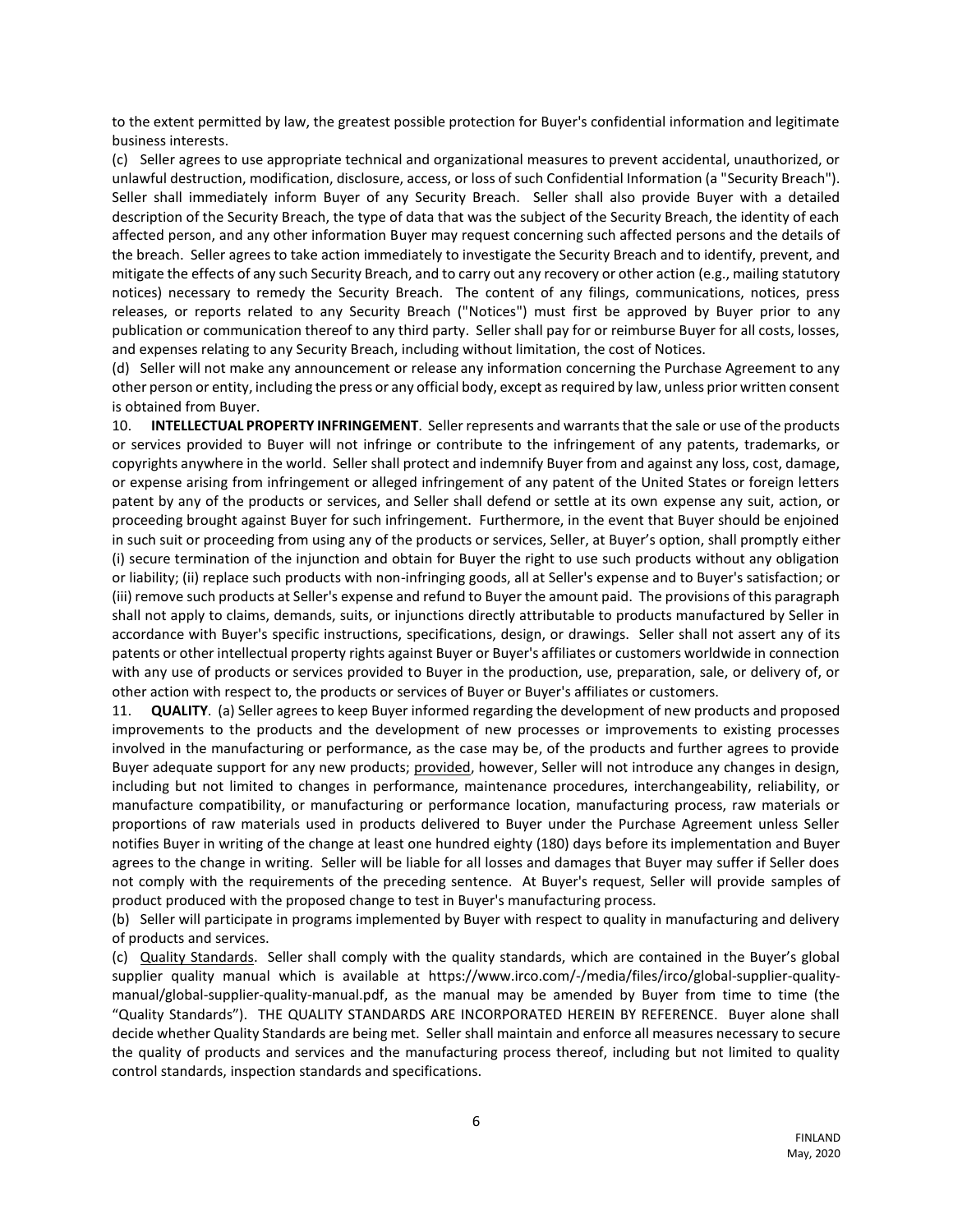**12. CUSTOMS AND TRADE**. (a) In any case where Buyer agrees to be the importer of record, Seller will provide all information needed to effect customs entry into each country into which the products are to be imported.

(b) Buyer shall have all rights to drawback of duty or taxes paid by Seller in its own country or in any third country where all or part of the work is executed. Seller waives any interest in or rights to such drawback and agrees to provide, at no cost to Buyer, proof of importation and/or re-exportation as the case may be, satisfactory to Buyer and the customs administration, tax collection agency, or other government agency in any country where taxes or duties are paid, as well as to provide any other supporting documentation to enable Buyer to claim drawback of duties and taxes on products or articles manufactured from products provided under the Purchase Agreement.

(c) Seller will accurately indicate the country of origin of the products provided under the Purchase Agreement on the customs invoice and other applicable documentation. Seller will provide certificates of origin relating to such products within the meaning of the rules of origin of any applicable preferential duty provisions and execute such other documents as may be necessary for Buyer to claim duty preference under any applicable programs.

13. **SERVICES/LIENS; SITE RULES; INSURANCE**. (a) Seller will obtain from all of its subcontractors waivers and releases of all liens which may be imposed by them against the products provided under the Purchase Agreement or Buyer's premises or the improvements thereon, and Seller will defend, indemnify, and hold harmless Buyer with respect thereto. Buyer has the right to withhold payment for any services until such time as Seller has provided Buyer with signed copies of all required waivers and lien releases.

(b) Seller will conform strictly to all of Buyer's site rules and regulations when performing services on Buyer's premises, including but not limited to Buyer's requirements for background screening contingent workers. It is Seller's obligation to obtain a copy of Buyer's site rules.

(c) In addition to any insurance requirements set forth in a fully signed purchase agreement currently in effect between Seller and Buyer, Seller shall maintain in force standard liability insurance of the type and in such amounts as reasonably satisfactory to Buyer and shall furnish Buyer, at any time upon request, with a certificate of insurance that shall provide for Buyer to receive at least 30 days' prior written notice of modification, non-renewal, cancellation or termination.

(d) It is agreed that Seller, in rendering any services on Buyer's premises, will be an independent contractor and that neither Seller nor any principal, partner, agent or employee of Seller is the legal representative of Buyer for any purpose whatsoever and has no right or authority to assume or create, by action, in writing or otherwise, any obligation of any kind, express or implied, in the name of or on behalf of Buyer and neither Seller nor any principal, agent or employee of Seller shall be entitled to or be eligible to participate in any benefit program extended by Buyer to its employees.

(e) All Seller's employees providing services under the Purchase Agreement must be authorized to work in the jurisdiction where the services are performed.

14. **INDEMNIFICATION**. Seller will fully defend, indemnify, hold harmless and reimburse Buyer, its officers, directors, shareholders, affiliates, subsidiaries, employees, agents, customers and assigns from and against all claims, suits, actions, proceedings, damages, losses and expenses, including attorneys' fees, arising out of, related to, or resulting from: (a) any breach of any representation, warranty, certification, covenant or agreement made by Seller in the Purchase Agreement; (b) any negligence or willful misconduct of Seller or its agents or subcontractors in connection with performance under the Purchase Agreement; (c) any litigation, proceeding or claim by any third party relating to the obligations of Seller under the Purchase Agreement; (d) any violation of law by Seller, its employees, agents, affiliates, contractors or subcontractors and (e) Seller's use, control, ownership, or operation of its business and facilities, except to the extent caused by the negligence of Buyer. Seller agrees to include this Indemnification provision in any subcontracts issued hereunder.

15. **BUYER'S PROPERTY**. (a) All property of Buyer furnished or made available to Seller for performance of work under the order, including, but not limited to, materials, tools, tooling, special tooling (as defined below), equipment, and replacements thereof, shall remain the property of Buyer, shall be segregated from Seller's property and be individually marked and identified as Buyer's property and shall be promptly returned to Buyer at its written request, or upon termination, cancellation, or completion of the order. Seller shall maintain and keep up-to-date a list of all such property, and shall furnish the list to Buyer upon request. Such property, including, without limitation, special tooling, shall be used exclusively for performance under the order and Seller agrees to: (i) maintain such property in good condition and assume all risks and liability for loss or damage thereto excepting normal wear; (ii) purchase insurance to cover the replacement cost thereof, with the proceeds payable to Buyer, and furnish Buyer evidence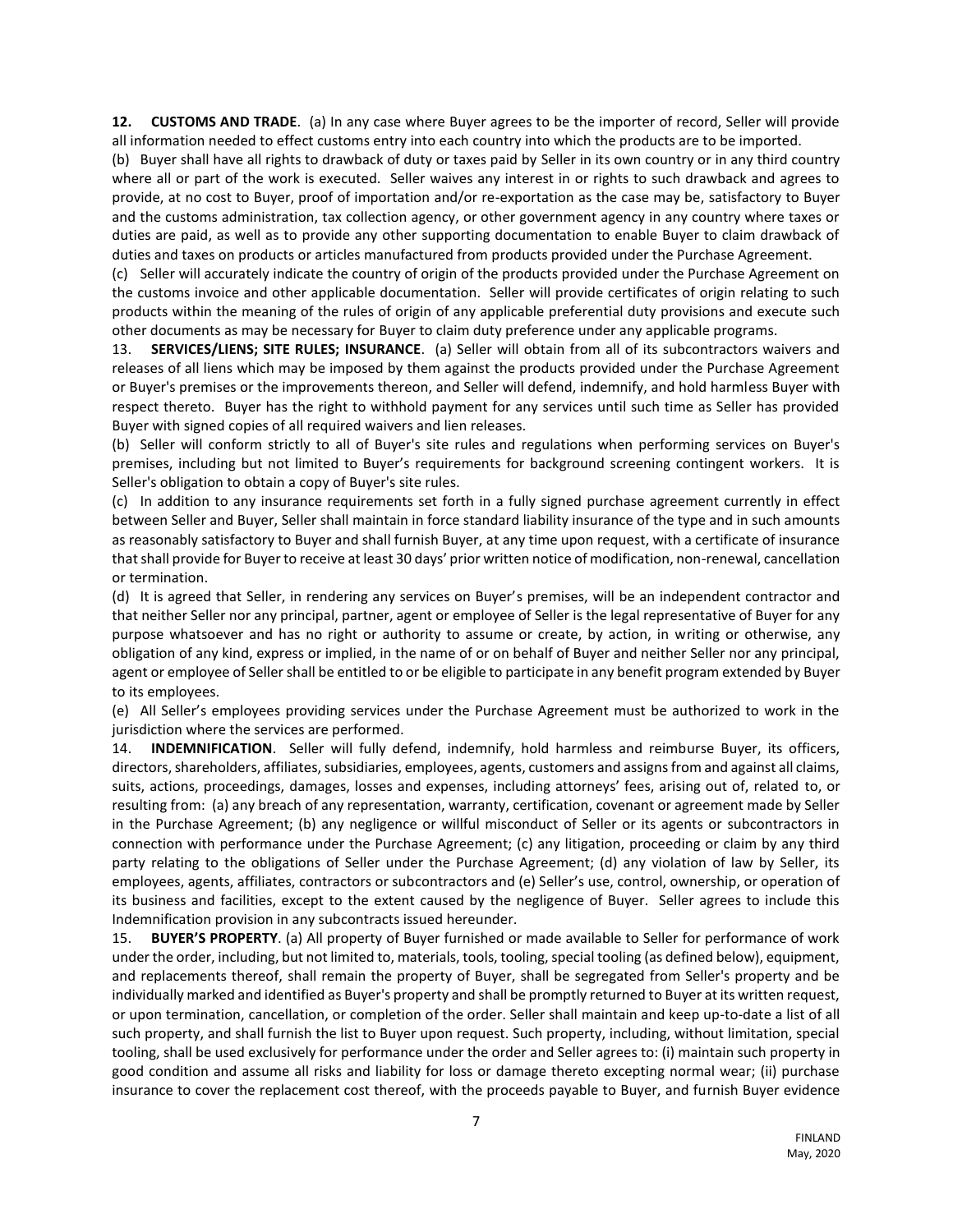of such insurance upon request; (iii) permit inspection of such property by Buyer during normal business hours; (iv) at Buyer's request, furnish detailed statements of such inventory; and (v) fully cooperate and assist Buyer in any effort by it to obtain possession of such property through court proceedings or otherwise.

(b) Before commencing work under the order, Seller agrees to obtain Buyer's prior written approval for the purchase of any special tooling, describing in detail in such request each item and its price. Upon completion, cancellation, or termination of the work for which such special tooling is required, Seller shall prepare a list of products for which special tooling has been used, together with a detailed listing in a form acceptable to Buyer of the special tooling, including each item's unamortized cost and fair market value, and shall upon request by Buyer, in its sole discretion, transfer title to the special tooling to Buyer, by written assignment, free and clear of liens and encumbrances, in exchange for the lesser of the tooling's unamortized cost or fair market value, and shall transfer possession of the special tooling to Buyer, except that Buyer shall be under no obligation to purchase such special tooling. Buyer reserves the right to dispose of special tooling without taking possession thereof and to receive any salvage or resale revenues resulting therefrom. Seller agrees that Buyer shall have the right to enter Seller's premises for the purpose of obtaining possession of any special tooling.

(c) As used herein, "special tooling" means all patterns, dies, fixtures, molds, jigs, models, gauges, inspection devices, special cutting tools, special test devices, drawings, and templates, and any replacements thereof, which, prior to the date of the order, were not owned or used by Seller and which Seller has been or will be required to acquire and use solely for the purpose of furnishing products under the order. Special tooling does not include tools, capital items, or property owned by or furnished by Buyer.

16. **SET-OFF**. Buyer may set off any amount owing at any time from Seller to Buyer or any of its affiliated companies against any amount payable at any time by Buyer under the Purchase Agreement.

17. **FORCE MAJEURE**. (a) Any non-performance or delay in performance of any obligation of Seller or Buyer under the Purchase Agreement will be excused to the extent such failure or non-performance is caused by "Force Majeure." "Force Majeure" means any cause preventing performance of an obligation under the Purchase Agreement which is beyond the reasonable control of the Seller or Buyer, and which, by the exercise of due diligence, could not be overcome, including without limitation, fire, flood, sabotage, shipwreck, embargo, explosion, accident, riot, epidemic or pandemic, acts of a governmental authority, and acts of God. In no event shall Seller's ability to sell products or services at a better price or Seller's economic hardship in buying raw materials necessary to manufacture products at a commercially reasonable price constitute Force Majeure.

(b) If Buyer or Seller is affected by Force Majeure, it will (i) promptly provide notice to the other party, explaining the full particulars and the expected duration of the Force Majeure and (ii) use its best efforts to remedy the interruption or delay if it is reasonably capable of being remedied. In the event of Force Majeure, deliveries or acceptance of deliveries of products or services which have been suspended will not be required to be made up on the resumption of performance and, to the extent not otherwise permitted under the Purchase Agreement, Buyer will have the right to purchase products and services from other sources during the period of Force Majeure. If a Force Majeure extends for more than sixty (60) days, the Purchase Agreement may be terminated upon written notice by the party not declaring Force Majeure without any liability on its part.

(c) If a Force Majeure compels Seller to allocate deliveries of products or services, Seller will make such allocation in a manner that ensures Buyer at least the same proportion of the Seller's total output as was purchased by Buyer prior to the Force Majeure. Seller will use best efforts to source products or other items, at Seller's expense, from its own or its affiliates' global operations or the market in order to meet Buyer's required delivery dates.

18. **ACCESS AND AUDIT**. In order to assess Seller's work quality and compliance with the Purchase Agreement, Seller will permit Buyer reasonable access to (i) all locations where work is performed in connection with the products or services provided for in the Purchase Agreement, and (ii) Seller's books and records relating to the Purchase Agreement.

19. **INTELLECTUAL PROPERTY RIGHTS**. Seller hereby assigns and agrees to assign to Buyer and not otherwise to make use of any invention, improvement, or discovery, whether or not patentable or protected by copyright, which is (i) created, conceived or reduced to practice in performance of the work or provision of the products or services under the order by any employee of Seller or any person working under Seller's direction, (ii) embodied in any products delivered under the order, or (iii) created using or derived from Buyer's Confidential Information. Seller shall execute and cause to be executed such documents, render such assistance, and take such other actions as Buyer may reasonably request to assign, apply for, register, perfect, confirm, and protect Buyer's intellectual